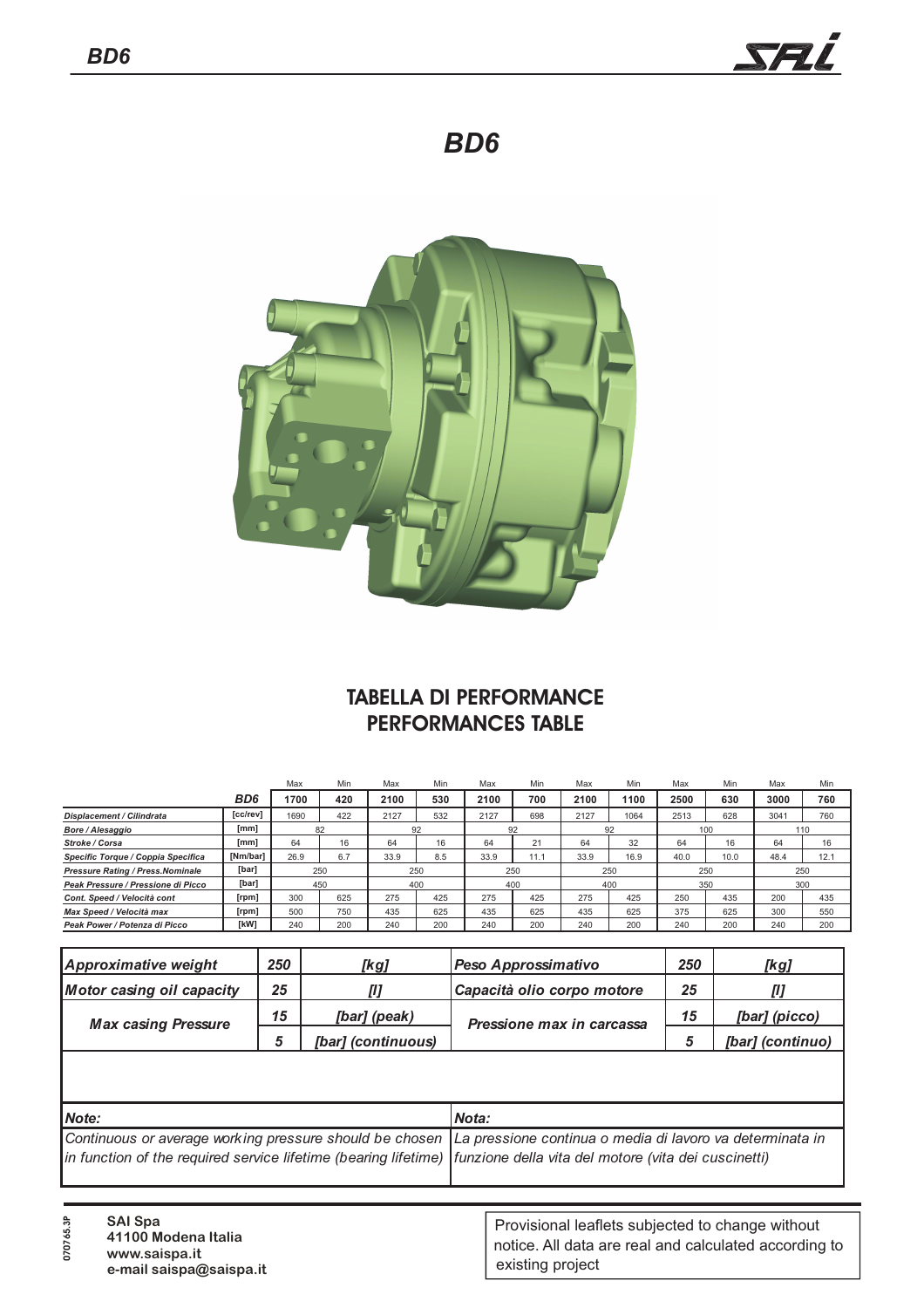

### **DIMENSIONI D'INGOMBRO DIMENSIONAL DRAWING**



FLANG 2" 6000 PSI

#### **CALETTATURE SPLINE DATA**

| 80-3-25 DIN 5480                          |                  |       |                  |                 |  |  |  |  |
|-------------------------------------------|------------------|-------|------------------|-----------------|--|--|--|--|
| B<br>А                                    | $d_0$            | Ø75.0 |                  |                 |  |  |  |  |
|                                           | $d_1$            | Ø80.0 | $+0.870$<br>$+0$ | H <sub>14</sub> |  |  |  |  |
|                                           | $d_2$            | Ø74.0 | $+0.190$<br>$+0$ | H11             |  |  |  |  |
|                                           | Α                | Ø5.25 |                  |                 |  |  |  |  |
|                                           | $d_A$            | Ø68.9 |                  | H <sub>9</sub>  |  |  |  |  |
| $d_0$ $d_1$ $d_2$ $d_A$ $d_3$ $d_4$ $d_B$ | $d_3$            | Ø79.4 | $-0$<br>$-0.190$ | h11             |  |  |  |  |
|                                           | $d_4$            | Ø73.4 | $-0$<br>$-0.870$ | h14             |  |  |  |  |
|                                           | B                | Ø6    |                  |                 |  |  |  |  |
|                                           | $d_{\mathsf{B}}$ | Ø85.9 |                  | f8              |  |  |  |  |

Provisional leaflets subjected to change without notice. All data are real and calculated according to existing project